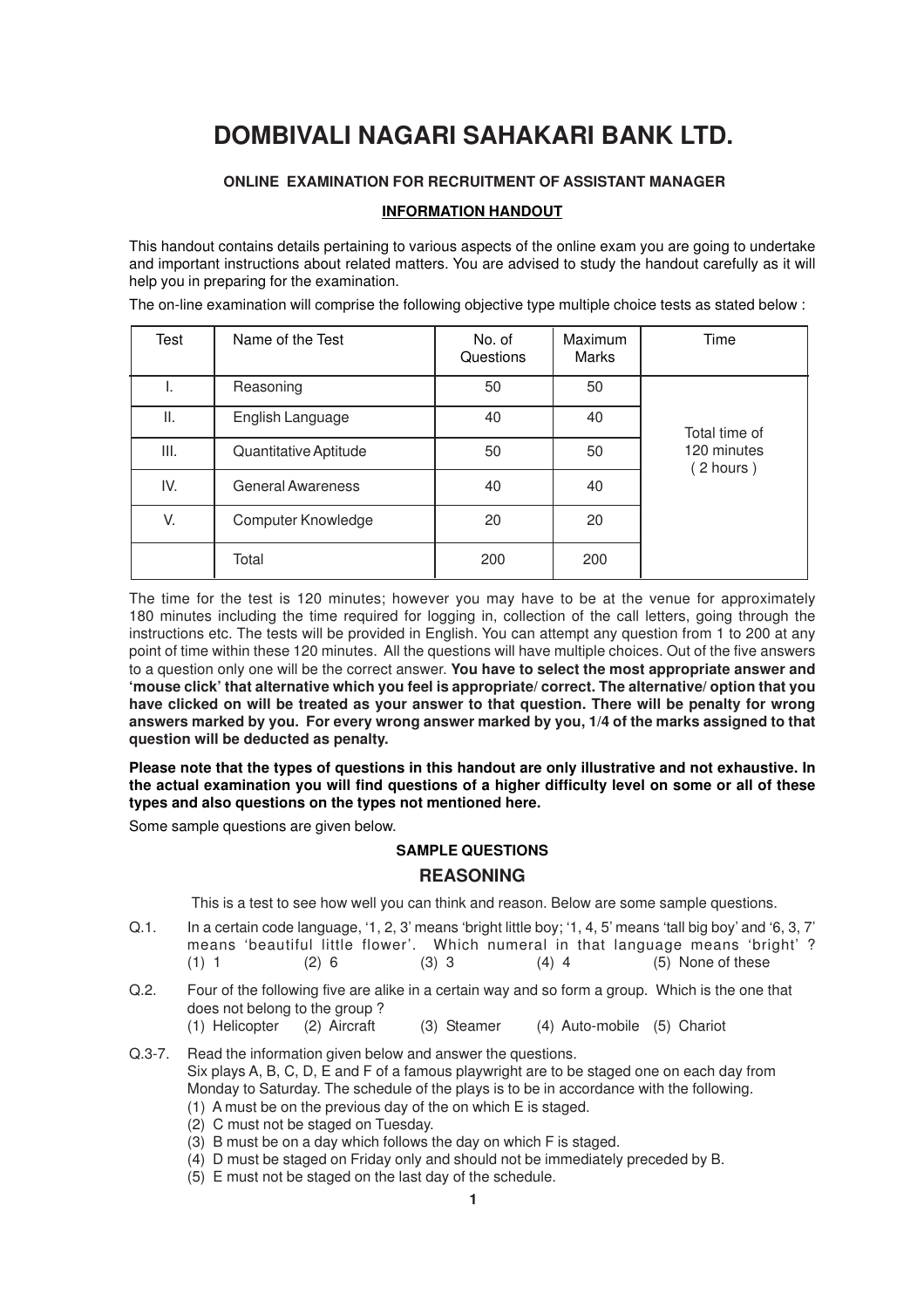- Q.3. Which of the following is the schedule of plays, with the order of their staging from Monday ? (1)  $E$  A B F D C (2)  $A$  F B E D C (3)  $A$  F B C D E (4)  $F$  A B E D C (5) None of these
- Q.4. Play C cannot definitely be staged on which of the following days in addition to Tuesday ? (1) Monday (2) Wednesday (3) Thursday (4) Friday (5) Saturday

| Q.5.    |               |                                            | Play D is between which of the following pairs of plays? |               |               |
|---------|---------------|--------------------------------------------|----------------------------------------------------------|---------------|---------------|
|         | $(1)$ C and E | $(2)$ E and F                              | $(3)$ A and E                                            | $(4)$ B and E | $(5)$ C and F |
| $Q.6$ . |               | Which of the following plays is on Monday? |                                                          |               |               |
|         | (1) E         | $(2)$ A                                    | (3) F                                                    | $(4)$ B       | $(5)$ C       |
| Q.7.    |               |                                            | Which of the following plays immediately follows B?      |               |               |
|         |               | (2) E                                      | (3) D                                                    | (4) C         | (5) A         |

## **ENGLISH LANGUAGE**

This is a test to see how well you know English. Your English language ability would be tested through questions on grammar & vocabulary, synonyms, antonyms, sentence completion, comprehension of a passage etc.

- **Q.8-9.** Read each sentence to find out whether there is any grammatical or idiomatic error in it. The error, if any, will be in one part of the sentence. The number of that part is the answer. If there is no error, the answer is '5'. (Ignore the errors of punctuation, if any).
- **Q.8.** Most of the third world / country are experiencing / the ethnic or communal problem /

| 1                          | (2) | (3) |                  |
|----------------------------|-----|-----|------------------|
| in varying degrees.<br>(4) |     |     | No error.<br>(5) |

**Q.9.** The regaining of freedom / as we well know has given rise for / many dormant issues /

|                               | ⊂ | (3 |           |
|-------------------------------|---|----|-----------|
| and conflicts in our society. |   |    | No error. |
| (4)                           |   |    | (5)       |

- **Q.10-11.**Pick out from the words given below each sentence the word which would complete the sentence correctly and meaningfully.
- **Q. 10.** Continuous unemployment has induced in the people a kind of which is most depressing. (1) laziness (2) encouragement (3) satisfaction (4) anger (5) awakening

The correct answer here is 'laziness' which is answer no.2.

- **Q. 11.** He wants me to look his garden during his absence. (1) at  $(2)$  over  $(3)$  after  $(4)$  into  $(5)$  from
- **Q.12-17.**In the following passage there are blanks, each of which has been numbered. These numbers are printed below the passage and against each, five words are suggested, one of which fits the blank appropriately. Find out the appropriate word in each case.

The true **(12)** of rights is duty. If we all **(13)** our duties, rights will not be **(14)** to seek. If leaving duties unperformed we run **(15)** rights, they will **(16)** us like an elusive person. The more we pursue them, the farther **(17)** they fly.

| Q.12. |           | $(1)$ end  | (2) source   |          | $(3)$ joy     | (4) purpose   |           | $(5)$ power   |
|-------|-----------|------------|--------------|----------|---------------|---------------|-----------|---------------|
| Q.13. |           | $(1)$ deny | $(2)$ devote |          | (3) discharge | $(4)$ imagine |           | $(5)$ fulfill |
| Q.14. | $(1)$ far |            | (2) close    |          | $(3)$ easy    | (4) against   |           | $(5)$ common  |
| Q.15. | $(1)$ as  |            | $(2)$ after  | $(3)$ at |               | $(4)$ from    | $(5)$ for |               |
| Q.16. |           | $(1)$ hold | (2) grab     |          | $(3)$ fight   | $(4)$ escape  |           | $(5)$ chase   |
| Q.17. | $(1)$ off |            | (2) can      |          | $(3)$ did     | $(4)$ could   |           | (5) towards   |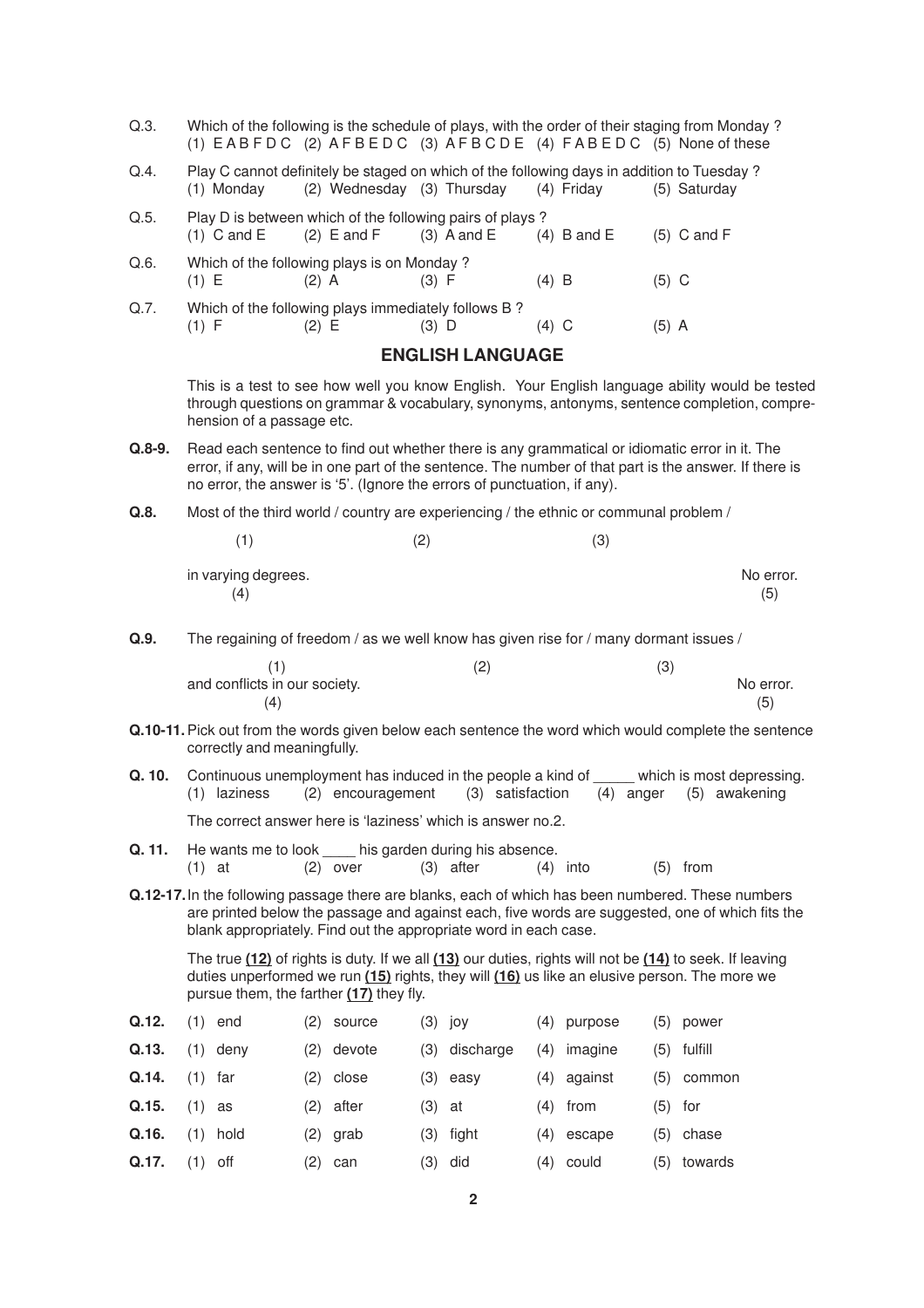# **QUANTITATIVE APTITUDE**

This is a test designed to see how fast and accurately you can deal with numbers viz. computation, quantitative reasoning, interpretation of data etc.

- **Q.18.** If 3 workers can collect 48 kgs cotton in 4 days, how many kgs of cotton can 9 workers collect in 2 days ? (1) 216 (2) 32 (3) 108 (4) 72 (5) None of these **Q.19.** Sohanlal purchased 120 reams of paper at Rs.100 per ream. The expenditure on transport was Rs.480. He had to pay an octroi duty of 50 paise per ream and the coolie charges were Rs.60. What should be the selling price of each ream if he wants a profit of 20% ?<br>(1)  $\text{Rs.126}$  (2)  $\text{Rs.115.50}$  (3)  $\text{Rs.105}$  (4)  $\text{Rs.120}$  (5) None of these (1) Rs.126 (2) Rs.115.50 (3) Rs.105 (4) Rs. 120 **Q.20.** The interest on a certain deposit at 9% per annum is Rs.405 in one year. How much will be the additional interest in one year on the same deposit at 10% per annum ?
	- (1) Rs. 40.50 (2) Rs. 450 (3) Rs. 855 (4) Rs.45 (5) None of these
- **Q.21.** The breadth of a rectangular hall is three-fifth of its length. If the area of the hall is 135 sq.m. what is the difference between the length and breadth of the hall in metres ?<br>(1)  $3 \t(2) 6 \t(3) 9 \t(4) 15$  $(2) 6$   $(3) 9$   $(4) 15$   $(5)$  None of these

Also, there may be some questions based on graphs and tables.

**Q.22-24.**Directions : Given below is a table showing percentages out of a total of 700 employees ranking six attributes that help promotion. Rank I is the highest. Study the table carefully and answer questions that follow :

|                     |    | Percentage of Employees giving Different Ranks |    |    |    |    |
|---------------------|----|------------------------------------------------|----|----|----|----|
| <b>Attribute</b>    |    | Ш                                              | Ш  | IV | ۷  | ٧I |
| <b>Seniority</b>    | 32 | 17                                             | 22 | 19 | 5  | 5  |
| <b>Perseverance</b> | 14 | 19                                             | 17 | 9  | 27 | 14 |
| <b>Efficiency</b>   | 15 | 19                                             | 21 | 14 | 14 | 17 |
| Intelligence        | 10 | 14                                             | 10 | 14 | 17 | 35 |
| <b>Honesty</b>      | 24 | 17                                             | 7  | 9  | 27 | 16 |
| <b>Sociability</b>  | 5  | 14                                             | 23 | 35 | 10 | 13 |

- **Q.22.** Which attribute for promotion has received the highest rank ? (1) Perseverance (2) Seniority (3) Honesty (4) Sociability (5) Efficiency
- **Q.23.** How many employees gave rank III to intelligence? (1) 119 (2) 98 (3)  $77$  (4) 70 (5) 10
- **Q.24.** Which attribute is considered the least important for Promotion ? (1) Honesty (2) Intelligence (3) Perseverance (4) Efficiency (5) Sociability

## **GENERAL AWARENESS**

This test is designed to measure your General Awareness about past and present events, socio economic developments etc.

| Q.25. | To combat the menace of money laundering, which of the following financial institutions has |                                             |            |             |                   |  |  |
|-------|---------------------------------------------------------------------------------------------|---------------------------------------------|------------|-------------|-------------------|--|--|
|       |                                                                                             | introduced the 'Know Your Customer' Scheme? |            |             |                   |  |  |
|       | $(1)$ IDBI                                                                                  | $(2)$ RBI                                   | (3) NABARD | $(4)$ SIDBI | (5) None of these |  |  |

**Q.26.** Which of the following sectors contributes maximum in deciding the growth in income of the states in India ? (1) Energy (2) Tourism (3) Service (4) Transport (5) Agriculture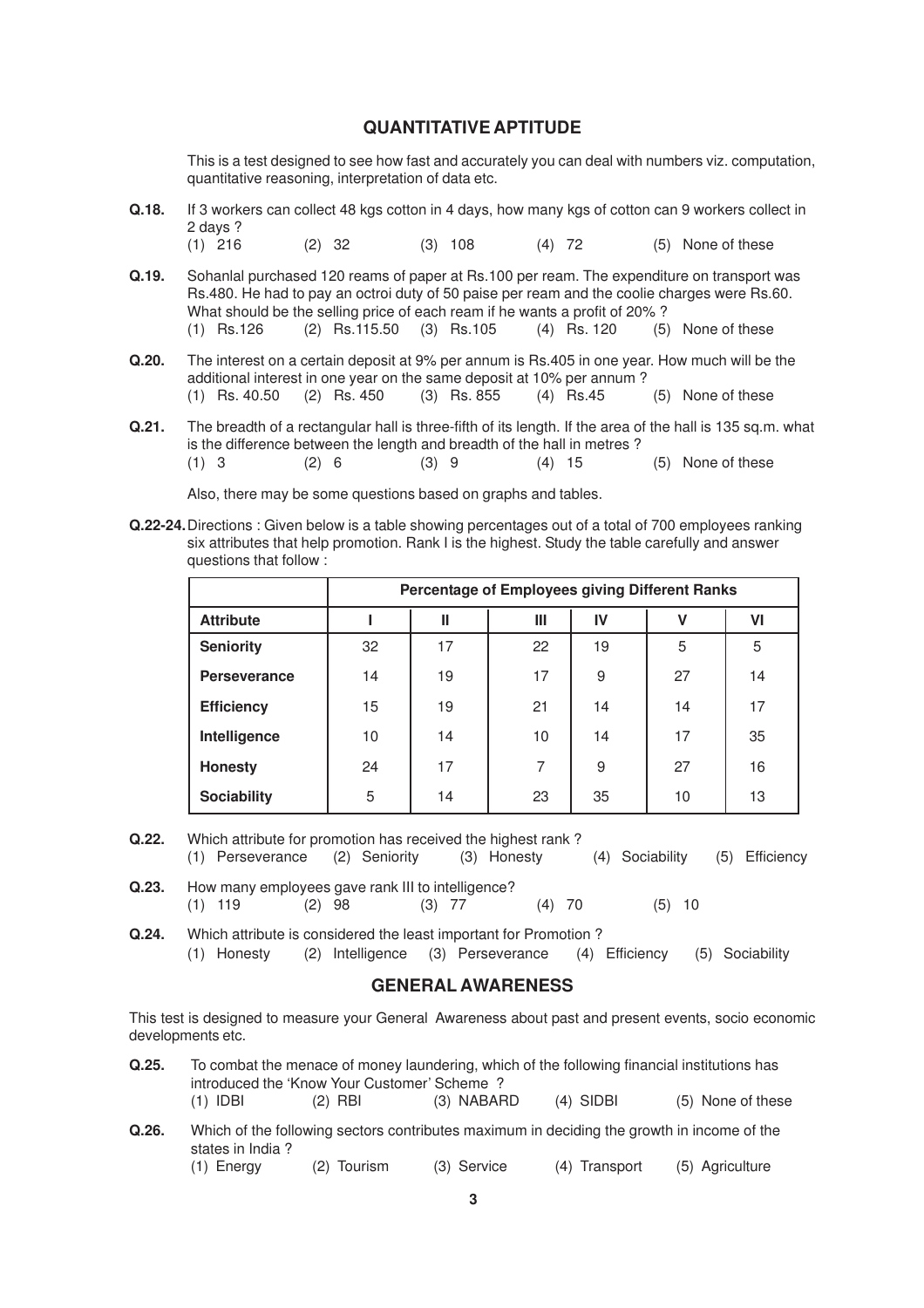| Q.27. | Which of the following is the state where the number of people living below poverty line is<br>maximum?                                                                                                                                                                                                                                                                                                                                                                                                                                           |
|-------|---------------------------------------------------------------------------------------------------------------------------------------------------------------------------------------------------------------------------------------------------------------------------------------------------------------------------------------------------------------------------------------------------------------------------------------------------------------------------------------------------------------------------------------------------|
|       | $(1)$ Bihar<br>(2) Andhra Pradesh<br>(3) Uttar Pradesh<br>(4) Rajasthan<br>(5) Orissa                                                                                                                                                                                                                                                                                                                                                                                                                                                             |
| Q.28. | Who is the person closely associated with operation flood programmes and was honoured by<br>Padma Vibhushan recently?<br>(2) Dr. M. S. Swaminathan<br>(1) Dr. V. Kurien<br>(3) Dr. Amartya Sen                                                                                                                                                                                                                                                                                                                                                    |
|       | (4) Dr. A. P. J. Abdul Kalam<br>(5) None of these                                                                                                                                                                                                                                                                                                                                                                                                                                                                                                 |
|       | <b>COMPUTER KNOWLEDGE</b>                                                                                                                                                                                                                                                                                                                                                                                                                                                                                                                         |
|       | This test is designed to measure your computer knowledge.                                                                                                                                                                                                                                                                                                                                                                                                                                                                                         |
| Q.29. | -------------is an output device of a computer.<br>$(2)$ CPU<br>(3) Monitor<br>(4) Keyboard<br>$(5)$ CD<br>$(1)$ Printer                                                                                                                                                                                                                                                                                                                                                                                                                          |
| Q.30. | What is the full form of RAM?<br>(1) Random Adaptive Mouse<br>(2) Random Adaptive Memory (3) Random Access Memory<br>(4) Random Access Mouse<br>(5) None of these                                                                                                                                                                                                                                                                                                                                                                                 |
| Q.31. | Pick the odd man out.<br>(1) Monitor<br>(2) Keyboard<br>(4) Windows<br>(5) Hard-disk drive<br>(3) Floppy drive                                                                                                                                                                                                                                                                                                                                                                                                                                    |
| Q.32. | Which of the following is a popular Computer Language?<br>$(4)$ CA +<br>(5) None of these<br>$(1)$ A +<br>$(2)$ BA +<br>$(3)$ C ++                                                                                                                                                                                                                                                                                                                                                                                                                |
| (A)   | <b>Details of the On-line Examination Pattern</b>                                                                                                                                                                                                                                                                                                                                                                                                                                                                                                 |
| (1)   | The examination would be conducted on-line i.e. on a computer.                                                                                                                                                                                                                                                                                                                                                                                                                                                                                    |
| (2)   | All test will be in English.                                                                                                                                                                                                                                                                                                                                                                                                                                                                                                                      |
| (3)   | All the questions will have multiple choices. Out of the five answers to a question only one will be the<br>correct answer. The candidate has to select the most appropriate answer and 'mouse click'<br>that alternative which he/she feels is appropriate/correct. The alternative/option that is clicked<br>on will be treated as the answer to that question. Answer to any question will be considered<br>for final evaluation, only when candidates have submitted the answers by clicking on "Save &<br>Next" or "Mark for Review & Next". |
| (4)   | The clock has been set at the server and the countdown timer at the top right corner of your screen<br>will display the time remaining for you to complete the exam. When the clock runs out the exam ends<br>by default - you are not required to end or submit your exam.                                                                                                                                                                                                                                                                       |
| (5)   | The question palette at the right of screen shows one of the following statuses of each of the questions<br>numbered:                                                                                                                                                                                                                                                                                                                                                                                                                             |
|       | You have not visited the question yet.                                                                                                                                                                                                                                                                                                                                                                                                                                                                                                            |
|       | You have not answered the question                                                                                                                                                                                                                                                                                                                                                                                                                                                                                                                |
|       | You have answered the question                                                                                                                                                                                                                                                                                                                                                                                                                                                                                                                    |
|       | You have NOT answered the question but have marked the question for review                                                                                                                                                                                                                                                                                                                                                                                                                                                                        |
|       | You have answered the question but marked it for review.                                                                                                                                                                                                                                                                                                                                                                                                                                                                                          |
|       | The Marked for Review status simply acts as a reminder that you have set to look at the question<br>again. If an answer is selected for a question that is Marked for Review, the answer will be considered<br>in the final evaluation.                                                                                                                                                                                                                                                                                                           |
| (6)   | To select a question to answer, you can do one of the following :                                                                                                                                                                                                                                                                                                                                                                                                                                                                                 |
|       | Click on the question number on the question palette at the right of your screen to go to that<br>(a)<br>numbered question directly. Note that using this option does NOT save your answer to the<br>current question.                                                                                                                                                                                                                                                                                                                            |

- (b) Click on **'Save & Next'** to save answer to current question and to go to the next question in sequence.
- (c) Click on **'Mark for Review and Next'** to save answer to current question, mark it for review, and to go to the next question in sequence.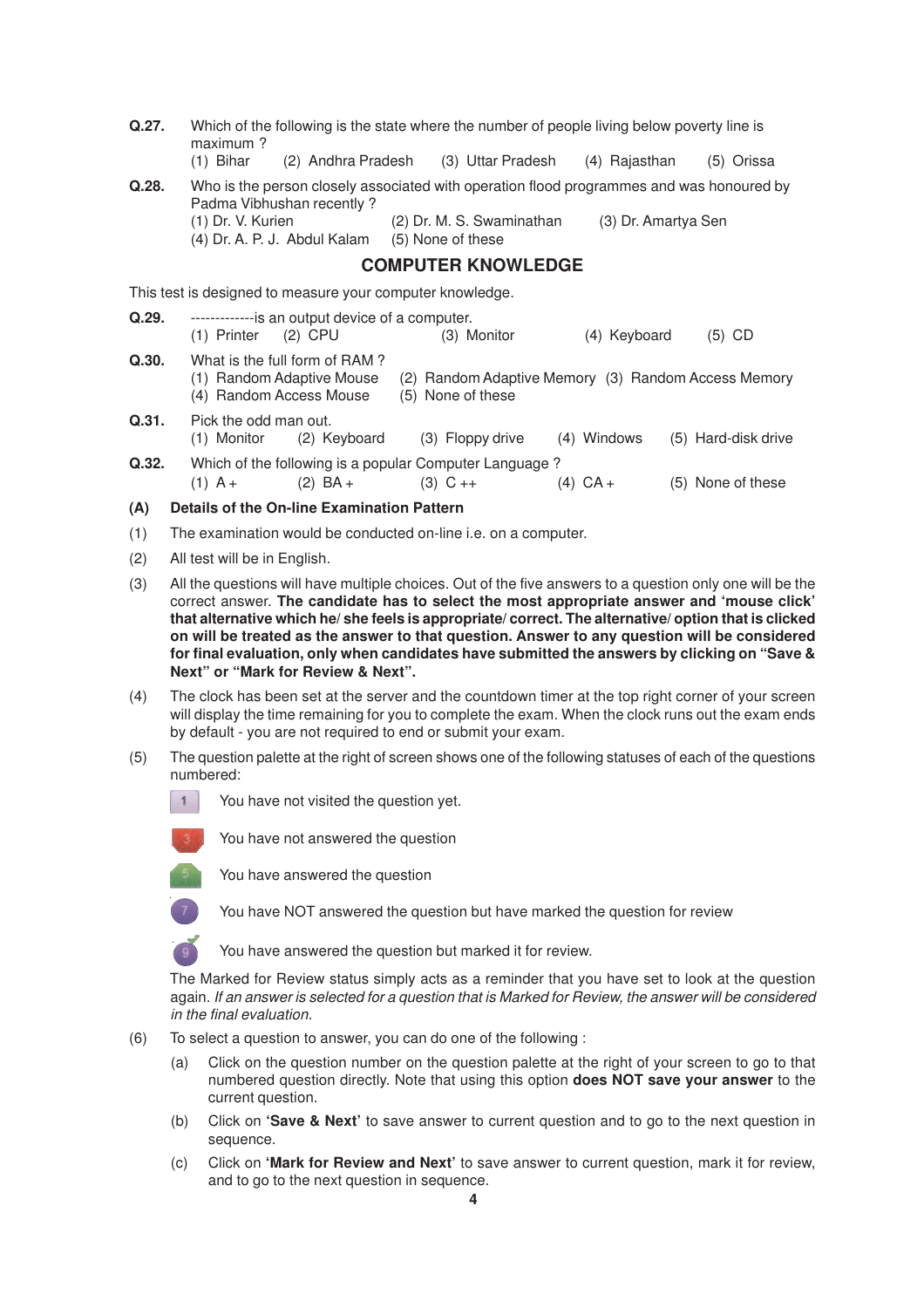- (7) You can view the entire paper by clicking on the **Question Paper** button.
- (8) To select your answer, click on one of the option buttons
- (9) To change your answer, click another desired option button
- (10) To save your answer, you MUST click on **Save & Next**
- (11) To deselect a chosen answer, click on the chosen option again or click on the **Clear Response** button.
- (12) To mark a question for review click on **Mark for Review & Next**. If an answer is selected for a question that is Marked for Review, the answer will be considered in the final evaluation.
- (13) To change an answer to a question, first select the question and then click on the new answer option followed by a click on the **Save & Next** button.
- **(14) Questions that are saved or marked for review after answering will ONLY be considered for evaluation.**
- (15) Sections will be displayed on the top bar of the screen. Questions in a section can be viewed by clicking on the section name. The section you will view will be highlighted.
- (16) After clicking the **Save & Next** button on the last question for a section, you will automatically be taken to the first question of the next section.
- (17) You can move the mouse cursor over the section names to view the status of the questions for that section.
- (18) You can shuffle between sections and questions anytime during the examination as per your convenience.
- (19) The candidates are requested to follow the instructions of the "Test Administrator" carefully. If any candidate does not follow the instructions / rules, it would be treated as a case of misconduct/ adoption of unfair means and such a candidate would be liable for debarment from appearing for examinations for a period as decided by Bank.
- (20) The candidates may ask the Test Administrator about their doubts or questions only before the commencement of the test. No query shall be entertained after the commencement of the examination.
- (21) After the expiry of 120 minutes, the candidates will not be able to attempt any question or check their answers. The answers of the candidate would be saved automatically by the computer system even if he/ she has not clicked the "Submit" button.
- **(22) Please note :**
	- **(a) Candidates will not be allowed to "finally submit" unless they have exhausted the actual test time.**
	- **(b) Under no circumstances should a candidate click on any of the 'keyboard keys' once the exam starts as this will lock the exam.**

#### **B] General Instructions:**

- (1) Please note date, time and venue address of the examination given in the call letter.
- (2) You may visit the venue one day before the Online Examination to confirm the location so that you are able to report **on time** (as printed on the call letter) on the day of the examination. Late comers will not be allowed.
- (3) The call letter should be brought with you to the examination venue along with your recent passport size photograph duly pasted on it. (Preferably the same photograph as was as uploaded).
- (4) User name and password to enter the on-line exam site will be given at the venue on the day of exam.
- (5) You must scrupulously follow the instructions of the Test Administrator and Bank Representative at the examination venue. If you violate the instructions you will be disqualified and will be asked to leave the examination venue.
- (6) No use of calculators (separate or with watch), books, note books or written notes, cell phones (with or without camera facility), or any other electronic device will be allowed during the examination.